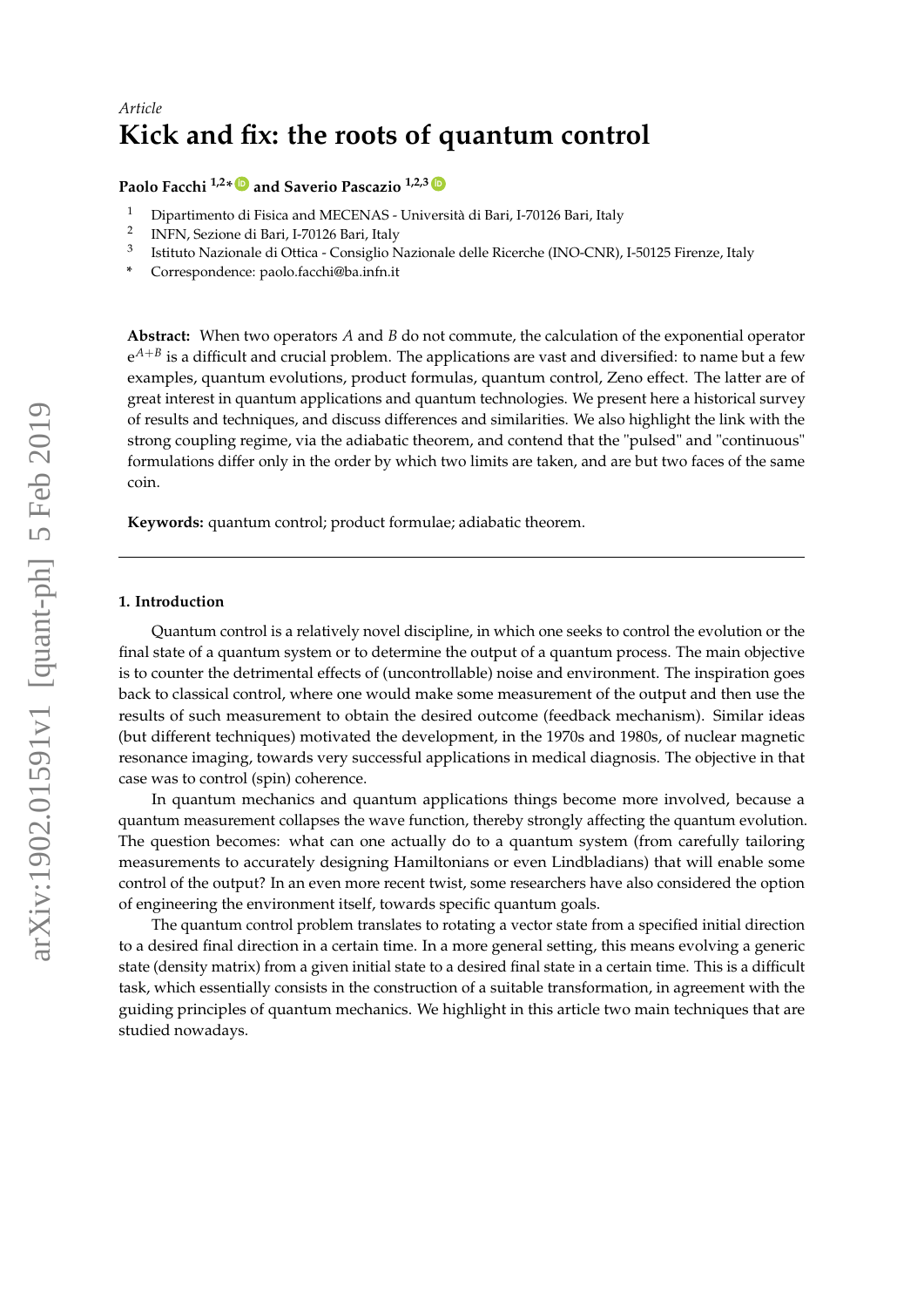## **2. Divide et impera (Divide and conquer)**

#### *2.1. History*

In 1948 Feynman, working on his path-integral formulation of quantum mechanics [\[1–](#page-4-0)[3\]](#page-4-1) noticed that one can obtain the quantum evolution by applying the following formula

<span id="page-1-0"></span>
$$
U_N(t) = \underbrace{\left(e^{-i\frac{t}{N}T}e^{-i\frac{t}{N}V}\right)\left(e^{-i\frac{t}{N}T}e^{-i\frac{t}{N}V}\right)\cdots\left(e^{-i\frac{t}{N}T}e^{-i\frac{t}{N}V}\right)}_{N \text{ times}}
$$
\n
$$
= \left(e^{-i\frac{t}{N}T}e^{-i\frac{t}{N}V}\right)^N \to e^{-it(T+V)} = e^{-itH}, \quad \text{as } N \to \infty,
$$
\n(1)

where  $H = T + V$  is the Hamiltonian of the system, T and V being respectively the kinetic and potential energy. Feynman strived to bypass a crucial difficulty that plagues (exponentiated) quantum operators. Formula [\(1\)](#page-1-0) is valid although *T* and *V* do not commute: the key observation is that the error one makes in approximating the evolution with the *N*-product is of order 1/*N*, and disappears in taking the limit.

Feynman built on a crucial observation that Dirac had made 15 years earlier [\[4\]](#page-4-2), concerning the infinitesimal expression of the quantum propagator. Feynman made no attempt at rigor (beyond the reasonable level of theoretical physics), unlike (presumably) Dirac, who did not dare to go beyond infinitesimal evolutions.

In fact, mathematicians independently worked on what they called product formulae. Trotter in 1959 [\[5\]](#page-4-3) and Kato in 1978 [\[6\]](#page-4-4) investigated the limits of products of the following type

<span id="page-1-1"></span>
$$
V_N(t) = \underbrace{\left(e^{A/N}e^{B/N}\right)\left(e^{A/N}e^{B/N}\right)\cdots\left(e^{A/N}e^{B/N}\right)}_{N \text{ times}}
$$
\n
$$
= \left(e^{A/N}e^{B/N}\right)^N \to e^{A+B}, \quad \text{as } N \to \infty,
$$
\n(2)

and proved convergence for certain unbounded (linear) operators *A* and *B*. Both Trotter and Kato were extending results by Lie [\[7\]](#page-4-5), who had proved the validity of Eq. [\(2\)](#page-1-1) for  $n \times n$  matrices.

## *2.2. Zeno*

Misra and Sudarshan's formulation of the quantum Zeno effect [\[8,](#page-4-6)[9\]](#page-4-7) makes use of the following formula

<span id="page-1-2"></span>
$$
U_N(t) = \underbrace{\left(e^{-i\frac{t}{N}HP}\right)\left(e^{-i\frac{t}{N}HP}\right)\cdots\left(e^{-i\frac{t}{N}HP}\right)}_{N \text{ times}}
$$
\n
$$
= \left(e^{-i\frac{t}{N}HP}\right)^N \to e^{-i t H_Z} P, \quad \text{as } N \to \infty,
$$
\n(3)

where *P* is a projection operator and  $H_Z = PHP$  the "Zeno" Hamiltonian [\[10\]](#page-4-8). Notice that in general  $U_N(t)$  is not unitary on the range of *P*, while the limit is, under suitable conditions and in particular cases, such as bounded *H* or finite-dimensional *P* [\[11\]](#page-4-9). A general proof of the above formula is still missing, together with a rigorous definition of the Zeno Hamiltonian for infinite-dimensional projections and unbounded Hamiltonian.

Interestingly, the above formula can be re-written in terms of an absorbing "optical potential". Let *P* + *Q* = 1, with both *P* and *Q* projections. Then, by making use of the identity (valid in general, but we take  $\gamma > 0$ )

$$
e^{-\gamma Q} = P + e^{-\gamma} Q,\tag{4}
$$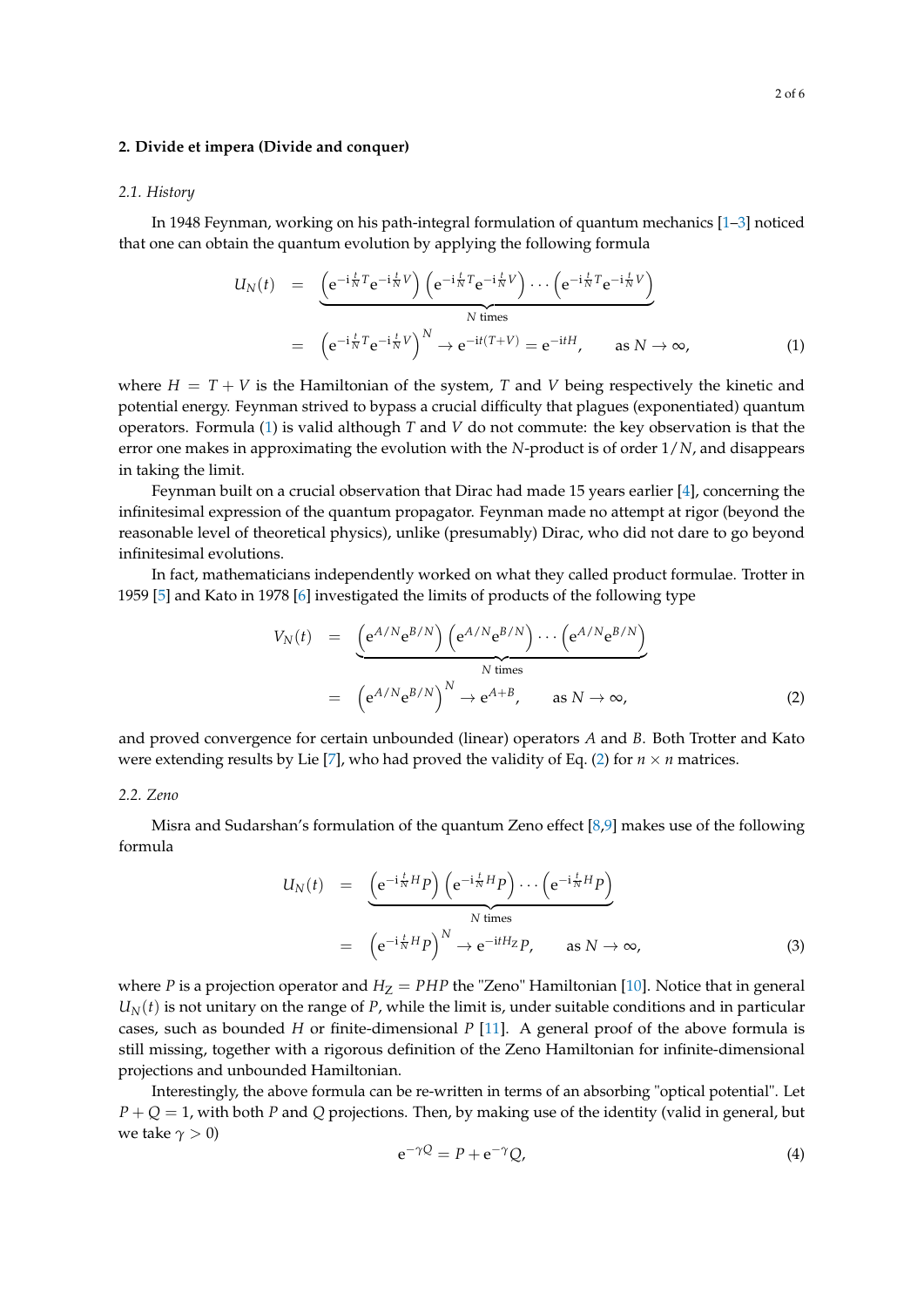one gets

$$
U_N(t) = \underbrace{\left(e^{-i\frac{t}{N}H}e^{-\gamma Q}\right)\left(e^{-i\frac{t}{N}H}e^{-\gamma Q}\right)\cdots\left(e^{-i\frac{t}{N}H}e^{-\gamma Q}\right)}_{N \text{ times}}
$$
\n
$$
= \left(e^{-i\frac{t}{N}H}e^{-\gamma Q}\right)^N \to e^{-itH_Z}P, \quad \text{as } N \to \infty,
$$
\n(5)

which is essentially the same as [\(3\)](#page-1-2). In a few words, the above formula works because the imaginary optical potential i*γQ* quickly (on a timescale 1/*Nγ*) absorbs away the unwanted component of the wave function, acting as a projection *P*.

Observe also that formula  $(3)$  is at the basis of the Faddeev-Popov method  $[12]$  to quantize gauge quantum field theories within the framework of the path integral formulation. In this case, the projection imposes the gauge condition.

The afore-mentioned formulas are at the basis of the "pulsed" formulation of quantum control. Physically, the validity of the constraint is preserved during the evolution, but the quantum system is free to move within the (Zeno) subspaces of the (multidimensional constraint) [\[10\]](#page-4-8). In applications, *P* must be designed in such a way as to reduce (or hinder) decoherence.

### <span id="page-2-3"></span>*2.3. Kicks*

In a similar spirit, physically equivalent dynamics can be obtained for a quantum system undergoing repeated unitary "kicks", the physical duration of the kick being the shortest timescale of the problem (notice the analogy with a projection, that is also supposed to take place instantaneously). The evolution reads

<span id="page-2-0"></span>
$$
U_N(t) = \underbrace{\left(e^{-i\frac{t}{N}H}U_{\text{kick}}\right)\left(e^{-i\frac{t}{N}H}U_{\text{kick}}\right)\cdots\left(e^{-i\frac{t}{N}H}U_{\text{kick}}\right)}_{N \text{ times}}
$$
\n
$$
= \left(e^{-i\frac{t}{N}H}U_{\text{kick}}\right)^N \sim e^{-i t H_Z} U_{\text{kick}}^N \qquad \text{as } N \to \infty,
$$
\n(6)

where

<span id="page-2-2"></span>
$$
H_Z = \sum_n P_n H P_n \tag{7}
$$

is the Zeno Hamiltonian and  $P<sub>n</sub>$  the spectral projections of the kick (taken with a discrete spectrum)

$$
U_{\text{kick}} = \sum_{n} e^{-i\lambda_n} P_n. \quad (e^{-i\lambda_n} \neq e^{-i\lambda_l}, \text{ for } n \neq l.) \tag{8}
$$

This is again a Zeno dynamics. The Zeno subspaces are now a consequence of rapidly oscillating phases between different eigenspaces of the kick, yielding a superselection rule. This phenomenon was discovered in chemical physics, where it is known as NMR [\[13](#page-4-11)[–16\]](#page-4-12), and (re)baptized "bang-bang" control in the quantum-information literature [\[17\]](#page-4-13). A very nice review is [\[18\]](#page-4-14).

Finally, we mention that the same formulas are of crucial importance in the study of quantum chaos [\[19–](#page-5-0)[21\]](#page-5-1). Set *t* = Nτ, keep τ fixed, and let  $U_{\text{kick}} = e^{-i\tau_0 V}$ , where  $\tau_0$  is needed for dimensional purposes. The evolution is

<span id="page-2-1"></span>
$$
\underbrace{\left(e^{-i\tau T}e^{-i\tau_0 V}\right)\left(e^{-i\tau T}e^{-i\tau_0 V}\right)\cdots\left(e^{-i\tau T}e^{-i\tau_0 V}\right)}_{N \text{ times}}=\left(e^{-i\tau T}e^{-i\tau_0 V}\right)^N, \quad \text{as } N \to \infty,
$$
 (9)

where *T* is a kinetic energy operator and *V* a potential. In the above formula *V* is not divided by *N*, so that the evolution is governed by a singular time-dependent Hamiltonian  $H = T + \tau_0 \sum_n \delta(t - n\tau) V$ . Notice that unlike in formula [\(6\)](#page-2-0), since  $\tau$  is kept fixed, this is a large-time limit  $t = N\tau \to \infty$ .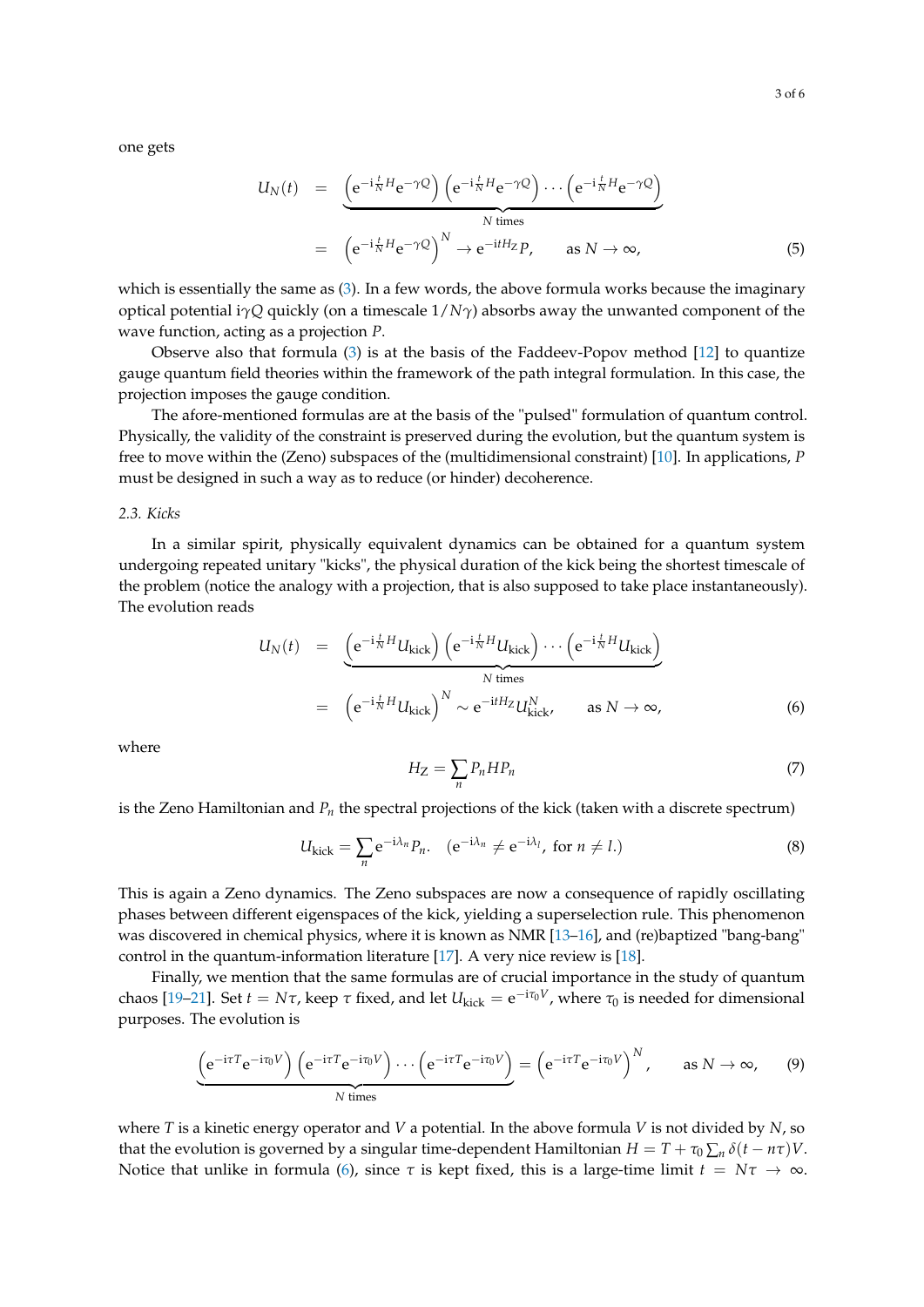Alternatively, the evolution [\(9\)](#page-2-1) can be thought as a sequence of purely kinetic and purely potential motions in which alternately the force is switched off (for a time *τ*) and the mass made infinite (for a time  $τ_0$ ) [\[20\]](#page-5-2).

#### <span id="page-3-0"></span>**3. Persuade et rege (Persuade and rule)**

Short timescales are physically associated with strong couplings. It must therefore be possible to rephrase the above evolutions in terms of a strong (continuous) coupling. Let

<span id="page-3-1"></span>
$$
H_K = H + KH_c,\tag{10}
$$

where *H* is the Hamiltonian of the system,  $H_c$  an interaction Hamiltonian performing a "continuous measurement" and *K* a coupling constant.

We are interested in the  $K \to \infty$  limit of the evolution operator

$$
U_K(t) = e^{-itH_K} \sim e^{-itH_Z} e^{-itKH_C}, \qquad \text{as } K \to \infty,
$$
 (11)

where  $H_Z$  is given in Eq. [\(7\)](#page-2-2),  $P_n$  being the spectral projection of  $H_c$  (taken with a discrete spectrum)

$$
H_{\rm c} = \sum_{n} \eta_n P_n, \qquad (\eta_n \neq \eta_m, \quad \text{for } n \neq m) \,.
$$
 (12)

These results are consequences of the adiabatic theorem [\[22\]](#page-5-3). The Zeno subspaces are again a consequence of the wildly oscillating phases between different eigenspaces. One can interpret the above results by saying that the external field/potential takes a steady, "persuading gaze" at the system.

## **4. Equivalence between continuous and pulsed formulations**

The similarity between the "kicked" and "continuous" formulations, outlined in Secs. [2.3](#page-2-3) and [3,](#page-3-0) is in fact even more profound. The two procedures are physically equivalent, and only differ in the order in which two limits are computed [\[23\]](#page-5-4).

The continuous case considers Eq. [\(10\)](#page-3-1) in the strong coupling limit  $K \to \infty$ , while the kicked dynamics is generated by the time-dependent Hamiltonian

<span id="page-3-2"></span>
$$
H_{\text{kick}} = H + \tau_0 \sum_{n} \delta(t - n\tau) H_{\text{c}}, \tag{13}
$$

where  $\tau$  is the period between two kicks and  $U_{\text{kick}} = \exp(-i\tau_0 H_c)$ . The  $N \to \infty$  limit in [\(6\)](#page-2-0) corresponds to  $\tau \to 0$ . The Hamiltonians [\(10\)](#page-3-1) and [\(13\)](#page-3-2) are both limiting cases of the following one

<span id="page-3-3"></span>
$$
H(\tau, K) = H + K \sum_{n} g\left(t - n(\tau + \tau_0/K)\right) H_{\rm c},\tag{14}
$$

where  $g(t) = \chi_{[-\tau_0/2K,\tau_0/2K]}(t)$ , with a fixed  $\tau_0 > 0$ . In Eq. [\(14\)](#page-3-3) the period between two kicks is  $\tau_0/K + \tau$ , while the kick lasts for a time  $\tau_0/K$ . By taking the limit  $\tau \to 0$  in Eq. [\(14\)](#page-3-3) (a sequence of pulses of finite duration *τ*0/*K* without any time interval among them), one recovers the continuous case [\(10\)](#page-3-1):  $H(\tau, K) \to H_K$ , as  $\tau \to 0$ . One takes afterwards the strong coupling limit  $K \to \infty$  and gets the Zeno dynamics and subspaces. Let us now invert the order of the limits: first take the  $K \to \infty$  limit (short pulses, but with the same global—integral—effect), to obtain the kicked case [\(13\)](#page-3-2):  $H(\tau, K) \to H_{\text{kick}}$ , as  $K \to \infty$ . Then, take the vanishing time interval limit  $\tau \to 0$  to get again the Zeno dynamics and subspaces.

In short, by denoting with  $U_{\tau,K}(t)$  the unitary evolution generated by  $H(\tau,K)$ , the formal equivalence between the two protocols is expressed by the relation

$$
\lim_{K \to \infty} \lim_{\tau \to 0} U_{\tau,K}(t) = \lim_{\tau \to 0} \lim_{K \to \infty} U_{\tau,K}(t),
$$
\n(15)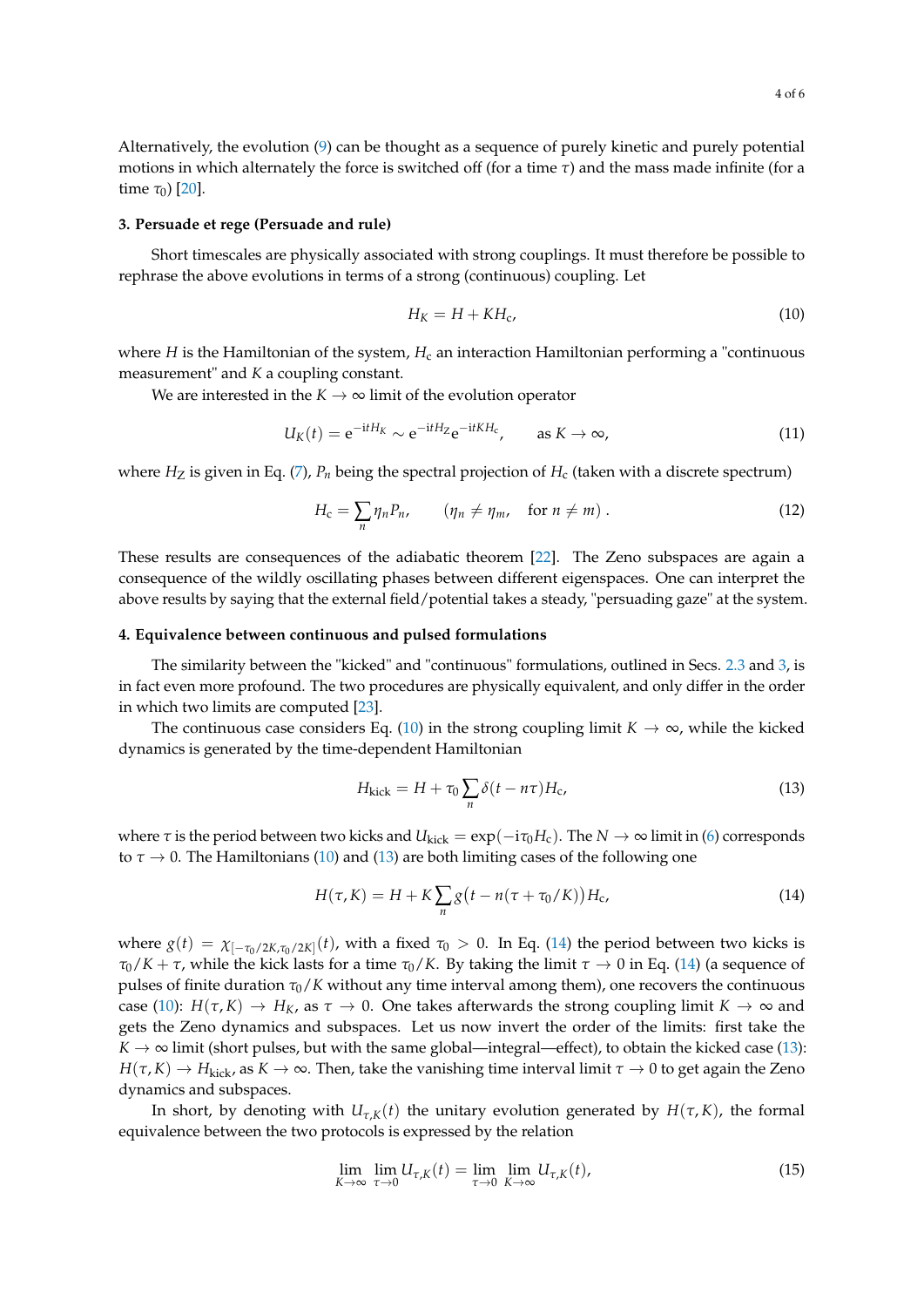with the left (right) side expressing the continuous (pulsed) case. This equivalence is only valid in the limit. It is physically legitimate if the inverse Zeno regime [\[24\]](#page-5-5) is avoided. In practice, for finite *N* and *K*, there can be important differences [\[25\]](#page-5-6).

#### **5. Comments and conclusions**

The above discussion hinged upon Schrödinger equations, unitary dynamics, and projections *à la* von Neumann. This is only a part of the whole picture. Most results can be generalized to master (GKLS [\[26\]](#page-5-7)) equations, quantum semigroups, and sequences of generic quantum operations [\[27–](#page-5-8)[30\]](#page-5-9). Moreover, the analysis can be extended to multidimensional spaces, highlighting interesting relations with geometry [\[31,](#page-5-10)[32\]](#page-5-11) and complexity [\[33\]](#page-5-12).

American composer Harold Budd once said: "But that's fine, because I like to have control of the ambience." Lucky him. Physicists and mathematicians can only endeavor to control the system, out of the (often detrimental) effects of the environment.

**Acknowledgments:** We thank many colleagues with whom we discussed the quantum Zeno effect and quantum control over the last 20 years. A special thank to our students G. Gramegna, D. Lonigro, D. Pomarico and G. Scala for their constant interest and for motivating our research. This work is partially supported by Istituto Nazionale di Fisica Nucleare (INFN) through the project "QUANTUM". PF is partially supported by the Italian National Group of Mathematical Physics (GNFM-INdAM).

## **References**

- <span id="page-4-0"></span>1. R. P. Feynman, Space-Time Approach to Non-Relativistic Quantum Mechanics. *[Rev. Mod. Phys.](https://doi.org/10.1103/RevModPhys.20.367)* **1948**, *20*, [367-387.](https://doi.org/10.1103/RevModPhys.20.367)
- 2. R. P. Feynman and A. R. Hibbs, *[Quantum Mechanics and Path Integrals](https://www.amazon.com/Quantum-Mechanics-Integrals-Richard-Feynman/dp/0070206503)*; McGraw-Hill: New York, 1965.
- <span id="page-4-1"></span>3. L. S. Schulman, *[Techniques & Applications of Path Integration](http://store.doverpublications.com/0486445283.html)*; John Wiley & Sons: New York, 1981.
- <span id="page-4-2"></span>4. P. A. M. Dirac, The Lagrangian in Quantum Mechanics. *[Physikalische Zeitschrift der Sowjetunion](http://www.hep.anl.gov/czachos/soysoy/Dirac33.pdf)* **1933**, *3*, 64-72.
- <span id="page-4-3"></span>5. H. F. Trotter, On the product of semi-groups of operators. *[Proc. Am. Math. Soc.](http://www.ams.org/journals/proc/1959-010-04/S0002-9939-1959-0108732-6/home.html)* **1959**, *10*, 545-551.
- <span id="page-4-4"></span>6. T. Kato, Trotter's product formula for an arbitrary pair of self-adjoint contraction semigroups, In *[Topics in](https://mathscinet.ams.org/mathscinet-getitem?mr=0538020) [functional analysis \(essays dedicated to M. G. Kre˘ın on the occasion of his 70th birthday\), Adv. in Math. Suppl. Stud.](https://mathscinet.ams.org/mathscinet-getitem?mr=0538020) 3*[, Academic Press: Boston, MA, 1978; pp. 185-195.](https://mathscinet.ams.org/mathscinet-getitem?mr=0538020)
- <span id="page-4-5"></span>7. S. Lie and F. Engel, *[Theorie der Transformationsgruppen](https://arxiv.org/abs/1003.3202v1)*, 2nd ed. (AMS Chelsea Publishing, 1970) ISBN 0828402329.
- <span id="page-4-6"></span>8. B. Misra and E. C. G. Sudarshan, The Zeno's Paradox in Quantum Theory, *[J. Math. Phys.](https://doi.org/10.1063/1.523304)* **1977**, *18*, 756.
- <span id="page-4-7"></span>9. P. Facchi and S. Pascazio, Quantum Zeno Dynamics: Mathematical and Physical Aspects, *[J. Phys. A: Math.](https://doi.org/10.1088/1751-8113/41/49/493001) Theor.* **2008**, *41*[, 493001.](https://doi.org/10.1088/1751-8113/41/49/493001)
- <span id="page-4-8"></span>10. P. Facchi and S. Pascazio, Quantum Zeno Subspaces, *[Phys. Rev. Lett.](https://doi.org/10.1103/PhysRevLett.89.080401)* **2002** *89*, 080401.
- <span id="page-4-9"></span>11. P. Facchi and M. Ligabò, Quantum Zeno Effect and Dynamics, *[J. Math. Phys.](https://doi.org/10.1063/1.3290971)* **2010**, *51*, 022103.
- <span id="page-4-10"></span>12. L. D. Faddeev and V. Popov, Feynman diagrams for the Yang-Mills field, *[Phys. Lett. B](https://www.sciencedirect.com/science/article/pii/0370269367900676?via%3Dihub)* **1967** *25*, 29.
- <span id="page-4-11"></span>13. W. A. Anderson and F. A. Nelson, Removal of Residual Splitting in Nuclear Magnetic Double Resonance, *[J.](https://doi.org/10.1063/1.1734000) [Chem. Phys.](https://doi.org/10.1063/1.1734000)* **1963**, *39*, 183.
- 14. R. R. Ernst, Nuclear Magnetic Double Resonance with an Incoherent Radio-Frequency Field, *[J. Chem. Phys.](https://doi.org/10.1063/1.1727409)* **1966**, *45*[, 3845.](https://doi.org/10.1063/1.1727409)
- 15. R. Freeman, S. P. Kempsell and M. H. Levitt, Broadband decoupling and scaling of heteronuclear spin-spin interactions in high-resolution NMR, *[J. Magn. Reson.](https://doi.org/10.1016/0022-2364(79)90067-2)* **1979**, *35*, 447.
- <span id="page-4-12"></span>16. M. H. Levitt, R. Freeman and T. A. Frenkiel, Broadband heteronuclear decoupling, *[J. Magn. Reson.](https://doi.org/10.1016/0022-2364(82)90124-X)* **1982**, 47, [328.](https://doi.org/10.1016/0022-2364(82)90124-X)
- <span id="page-4-13"></span>17. L. Viola and S. Lloyd, Dynamical suppression of decoherence in two-state quantum systems, *[Phys. Rev.](https://doi.org/10.1103/PhysRevA.58.2733)* A **1998**, *58*[, 2733.](https://doi.org/10.1103/PhysRevA.58.2733)
- <span id="page-4-14"></span>18. D. A. Lidar and K. B. Whaley, Decoherence-Free Subspaces and Subsystems, in *[Irreversible Quantum Dynamics](https://doi.org/10.1007/3-540-44874-8_5)* F. Benatti and R. Floreanini Eds. **2003**, *622*[, 83 \(Springer Lecture Notes in Physics Berlin\).](https://doi.org/10.1007/3-540-44874-8_5)